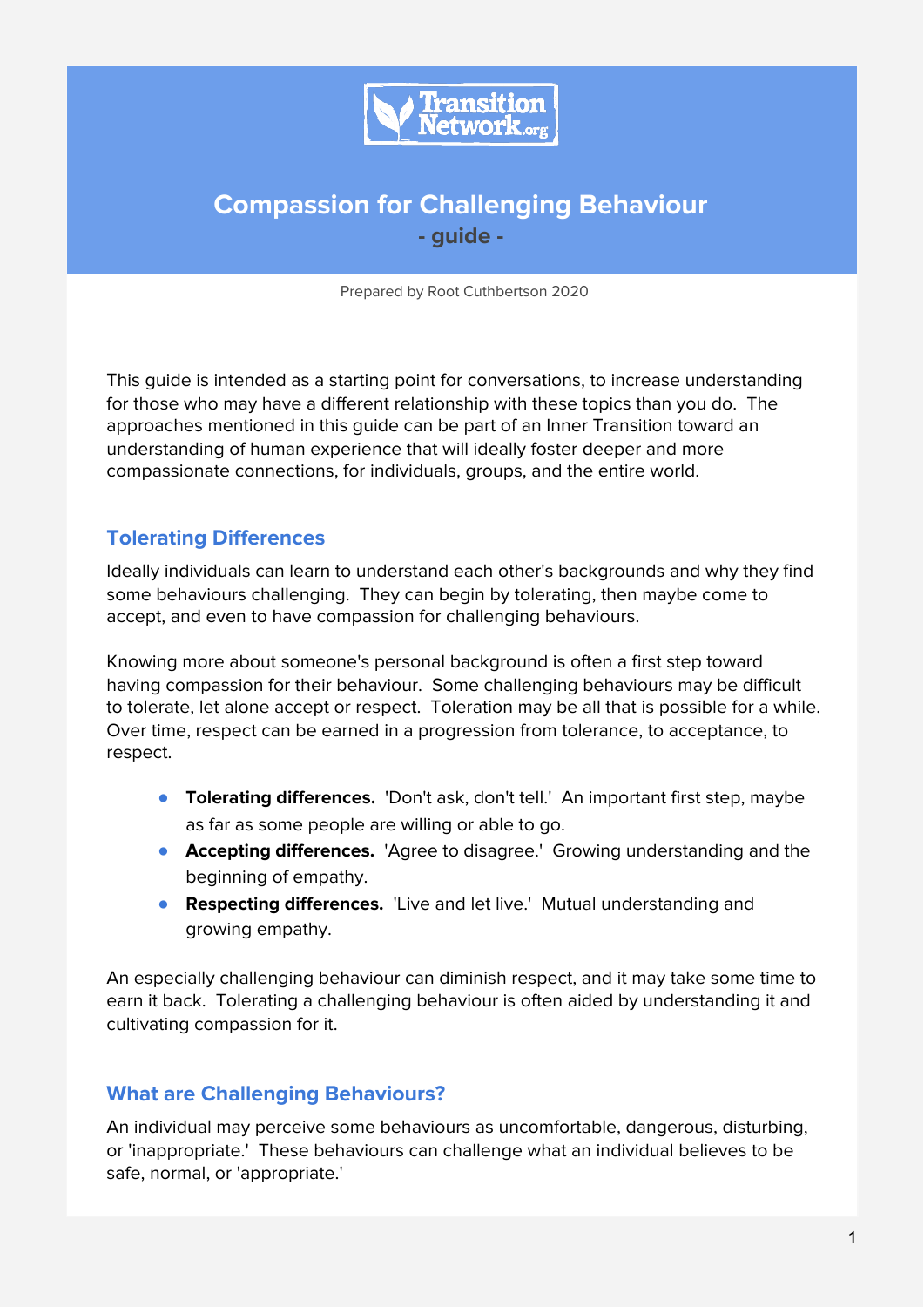Such behaviours may include:

- **Speech** what someone says.
- **Behaviour** what someone does.
- **Posture or Attitude** how someone says or does things.
- **Crime** activity defined as illegal or illicit by agreement or convention.

## **Professional Support**

Sometimes compassion is not what is needed. For certain challenging behaviours, individuals may benefit from professional support. These include situations like:

- Addressing serious mental health conditions, where behaviours may cause harm to self or others.
- Discovering hidden agendas or lies, like infiltrators or provocateurs, with the deliberate aim of disrupting a group's activities.
- Discovering evidence of crime monetary, organised, or hate crime.

Consider seeking support from a professional -- someone with training, experience, and capability -- to address these kinds of challenging behaviours.

## **Why Are Behaviours Perceived as Challenging?**

#### **Personal Style**

A behaviour may clash with an individual's personal style. As an analogy: some people behave more like cats, and others behave more like dogs. Cats and dogs can find each other's behaviour challenging. Neither is better or worse, they are simply different. Individuals may be unwilling to change behaviours they value as part of their personal style.

### **Cultural Background**

'Appropriate' behaviour can vary by culture. Depending on their context and cultural background, individuals may have different expectations or beliefs about 'appropriate' behaviour. Individuals may find challenging behaviours that are 'normal' in a different culture.

The same behaviour may be viewed differently by different cultures. For instance:

| culture A's view<br>(appropriate) | culture B's view<br>(inappropriate) |
|-----------------------------------|-------------------------------------|
| physical affection                | harassment                          |
| emotional expression              | rudeness                            |
| critical feedback                 | shaming                             |
| appreciation                      | gossip                              |
| humour                            | micro-aggression                    |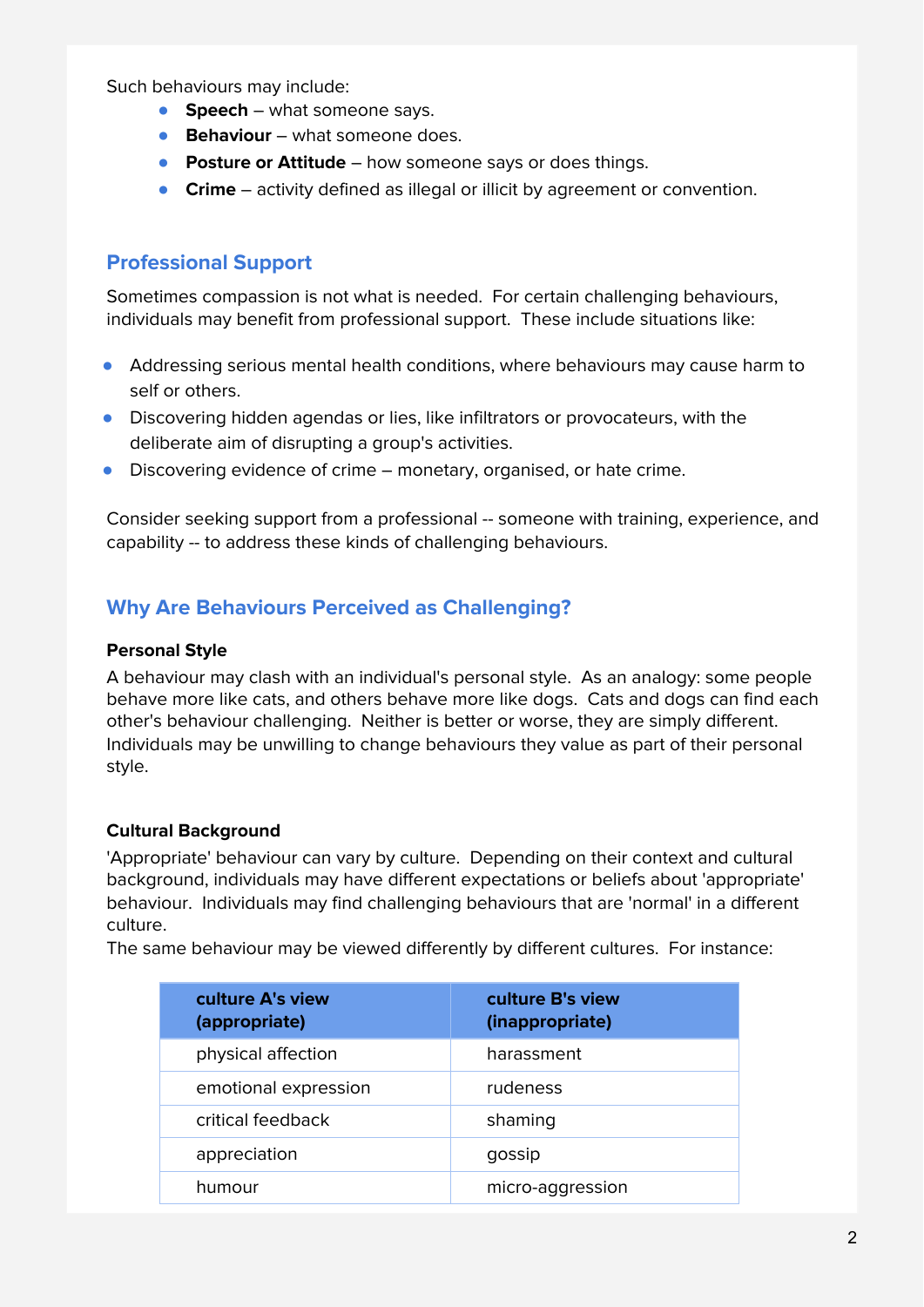#### **Socialization**

Shame can be used to teach children to tell 'good' behaviours from 'bad' ones. If a child behaves 'badly' this can reflect poorly on the child, and on all of their caregiving adults. Some cultures, where individuals' behaviours are closely tied to their immediate and extended families, use shame to enforce cultural norms about 'good' behaviour. People socialized by shame can have strong beliefs about being 'raised properly,' knowing 'who their people are,' what is 'shameful,' and how misbehaviour can have large consequences for individuals, families, and the wider society. They may find challenging the behaviour of those from a different background where such consequences were smaller or absent.

#### **Sensitivities and Preferences**

An individual's history contributes to their personal sensitivities and preferences. For instance, someone whose eyes are sensitive to bright light, with a history of headaches or migraines, may prefer to wear sunglasses, to meet in areas with indirect lighting, or prefer incandescent to fluorescent light bulbs. Some people prefer certain behaviours over others, related to their personal sensitivities.

### **Coping Strategies**

Over time, individuals can develop coping strategies for their sensitivities, often related to their core beliefs about themselves and the world. They may have gone through a process of trial and error with various coping strategies, and come to prefer certain ones. This can correspond to strong preferences about maintaining specific behaviours as part of a coping strategy, which can feel extremely important, even like a matter of life and death. Individuals may be unwilling to change behaviours that are part of a hard-won coping strategy, and may view others' behaviours not only as challenging, but as a threat to their well-being.

#### **Reactions and Responses**

Some challenging behaviours can be reactions. Such behaviours can feel involuntary, especially when a sensitivity 'triggers' a coping strategy. It can feel like an individual 'has no choice' – the behaviour is so habitual that it arises before they can think about what they are doing. Cognitive Behavioural Therapy is a way to investigate triggers and reactionary behaviour to allow individuals more choices. Ideally individuals can learn to notice when they are triggered, pause before reacting, and choose how to respond.

### **Psychological Trauma**

"Psychological trauma is the unique individual experience of an event or enduring conditions, in which:

- The individual's ability to integrate their emotional experience is overwhelmed, or
- The individual experiences (subjectively) a threat to life, bodily integrity, or sanity. (Pearlman & Saakvitne, 1995, p. 60)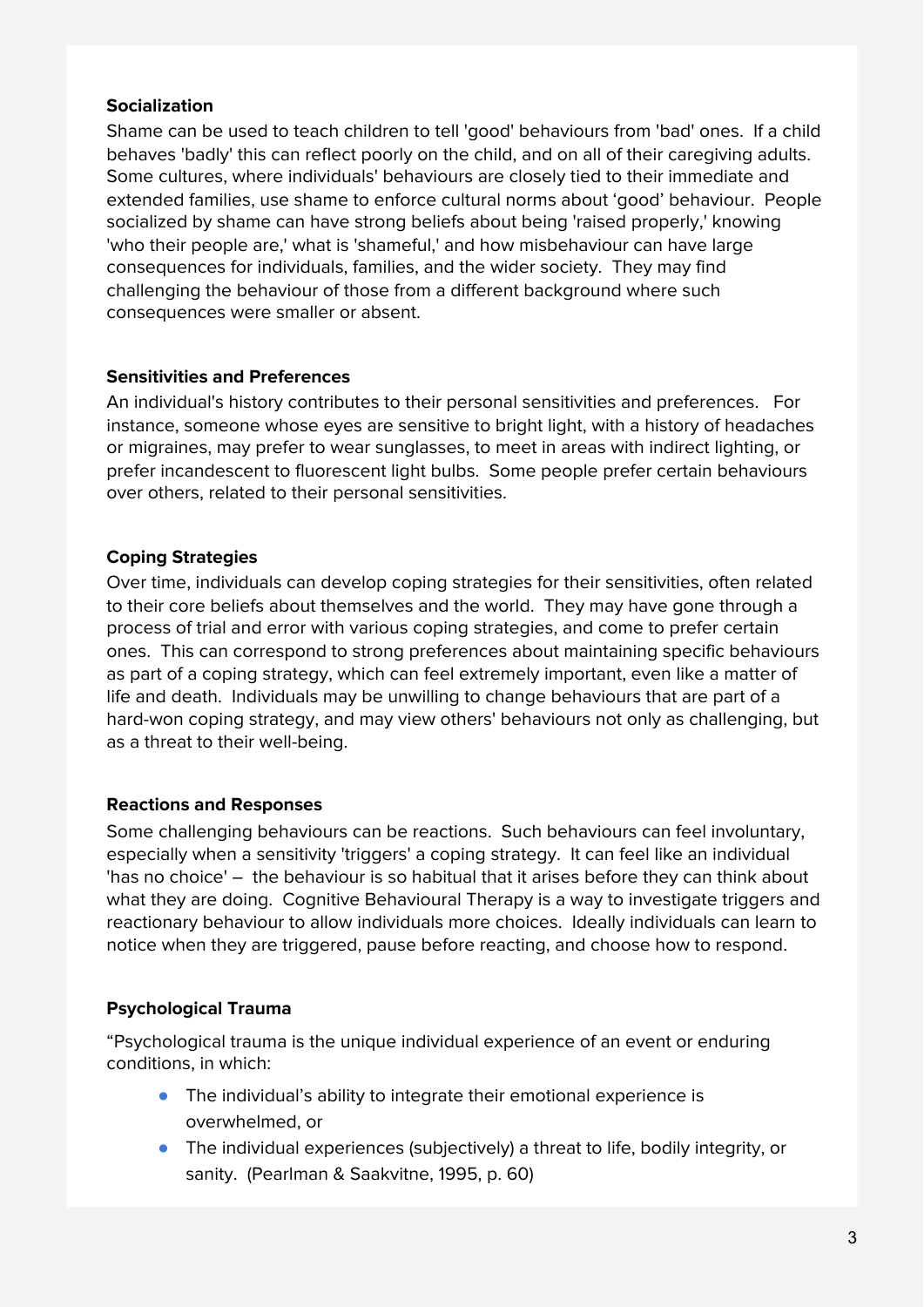Psychological trauma overwhelms an individual's ability to cope, and leaves that person fearing death, annihilation, mutilation, or psychosis. Traumatic circumstances commonly include abuse of power, betrayal of trust, entrapment, helplessness, pain, confusion, and/or loss. This broad definition of trauma includes responses to powerful one-time incidents like accidents, natural disasters, crimes, surgeries, deaths, and other violent events. It also includes responses to chronic or repetitive experiences such as child abuse, neglect, combat, urban violence, concentration camps, battering relationships, and enduring deprivation." -- Esther Giller, 1999.

"Catastrophic events are traumatic in their impact, but I define trauma differently. Trauma is not what happens to a person, but what happens within them. In line with its Greek origins, trauma means a wound — an unhealed one, and one the person is compelled to defend against by means of constricting their own ability to feel, to be present, to respond flexibly to situations. Wherever we're wounded, there's scar tissue that forms, and scar tissue is always harder, less resilient, and less flexible than the tissue that it replaces. When psychological trauma happens, our psyches become more rigid and harder, less flexible and responsive. We become more rigid in our responses to life, to ourselves, to relationships, to stimuli."

-- Gabor Maté, 2019

#### Trauma may be broadly grouped into four categories:

- 1. direct experience of the trauma first-hand
- 2. witnessing someone else's trauma first-hand
- 3. hearing about or imagining a trauma second-hand
- 4. ancestral or historical trauma (see below).

Individuals can develop challenging behaviours as part of a coping strategy, often related to a history of psychological pain, suffering, or trauma. They may have an experience of trauma either in their present context, or in their past history.

### **Historical Trauma**

The effects of trauma can be transmitted collectively and intergenerationally. First identified by social worker and mental health expert Maria Yellow Horse Brave Heart to describe Lakota communities, historical trauma has now been found to affect many populations. Though the details may differ, the effects are similar. The after effects of war, genocide, slavery, or colonisation can continue to linger for several generations. Patterns of childhood abandonment, neglect, or abuse may be visible across three generations. Symptoms may include psychological conditions and vulnerability to certain diseases. Communities and families can be affected by cycles of violence that are difficult to disrupt.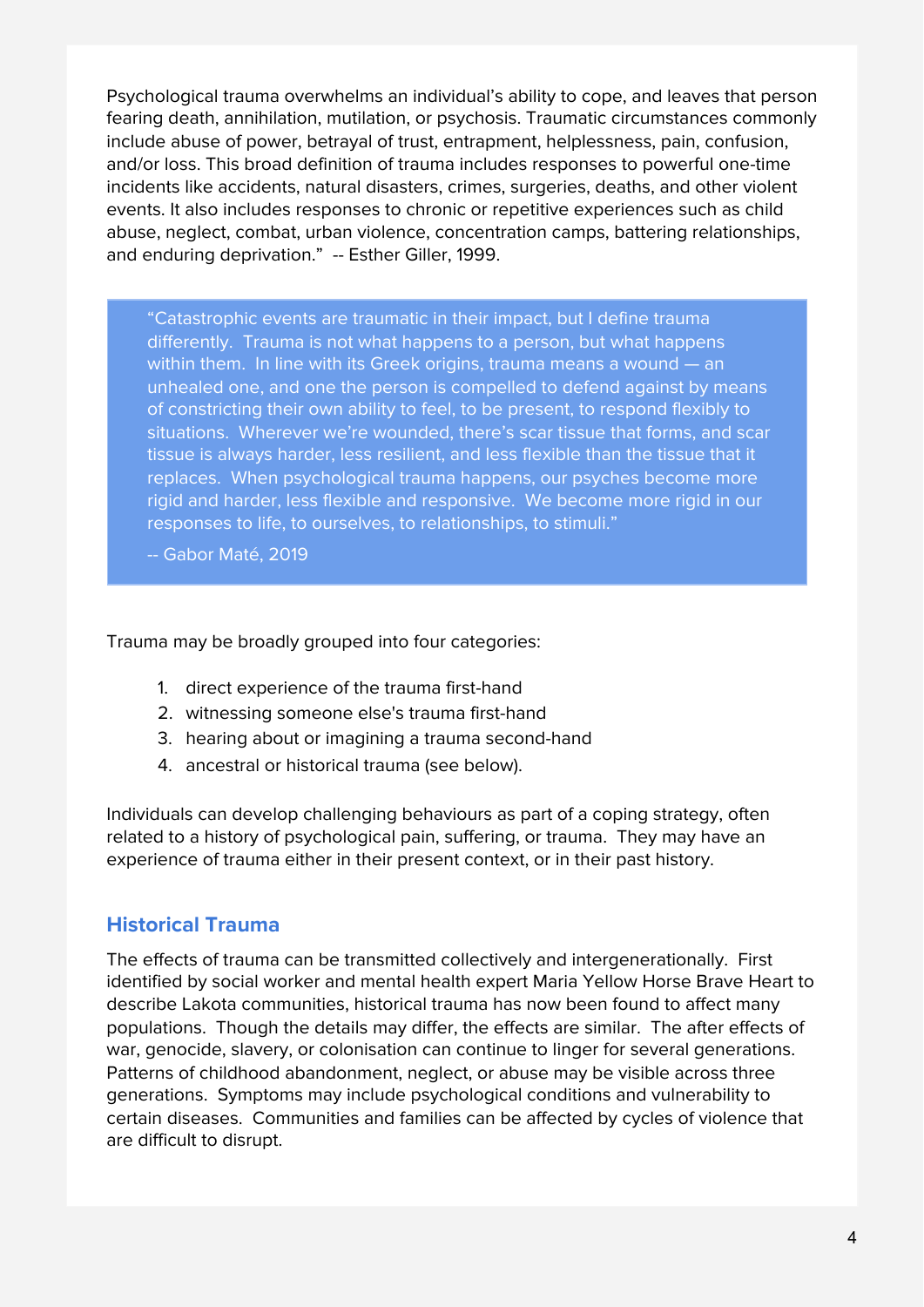Addressing historical trauma aims to help individuals make an Inner Transition toward adaptive coping strategies. Successful approaches also rely on changes in communities and cultures. Individuals and communities affected by historical trauma can benefit from re-connecting with their culture, values, beliefs, personal and group identity (see Connection to Self, Others & World). Especially people who were denied connection to important aspects of their original culture for many years.

In a process that can take some time, it is possible to recover from any trauma and transform one's relationship to it. With support, individuals can transform their deepest wounds into their most powerful gifts – a pattern seen in several kinds of Inner Transition.

### **Showing Support**

#### (Starhawk)

Community organiser and theologian Starhawk recommends several ways to show compassionate and empathic support for those affected by psychological trauma:

| <b>Admit Your Ignorance.</b>                                                                                                         | Listen.                                                                    |
|--------------------------------------------------------------------------------------------------------------------------------------|----------------------------------------------------------------------------|
| "I can't imagine how you feel."                                                                                                      | Simply being willing to listen can be                                      |
| "I don't know what to say."                                                                                                          | supportive. Bonus: be non-judgmental.                                      |
| Don't Tear Open the Wound.                                                                                                           | Protect.                                                                   |
| Healing takes time. Rushing can add                                                                                                  | Give space and time to allow their                                         |
| harm. Avoid re-stimulating.                                                                                                          | nervous system to return to baseline.                                      |
| Don't Blame the Victim.<br>They are coping with a trauma.<br>Defending against accusations does<br>not help recovery.                | Advocate.<br>Explain the situation to others to<br>increase their support. |
| <b>Encourage Creative Integration.</b><br>Healing benefits from time to<br>re-integrate and reconnect to creativity<br>and identity. | Do the Dishes.<br>Tend daily practicalities so they don't<br>have to.      |
| <b>Support Strength &amp; Resilience.</b>                                                                                            | See the Person as Whole.                                                   |
| Avoid enabling addiction or                                                                                                          | Identity includes strengths and wounds.                                    |
| disempowering. Help them re-learn                                                                                                    | Be more defined by present choices                                         |
| how to stand on their own.                                                                                                           | than by past challenges.                                                   |

### **Recognising Trauma**

(Starhawk)

Starhawk suggests several ways to recognise behaviours based on trauma.

**Horizontal Violence:** within cultures that have been historically and systematically oppressed, individual or collective anger and frustration may result in violent or challenging behaviours. Since large socio-economic systems and institutions may feel out of reach 'vertically', behaviours may be directed 'horizontally' at those nearby and within reach.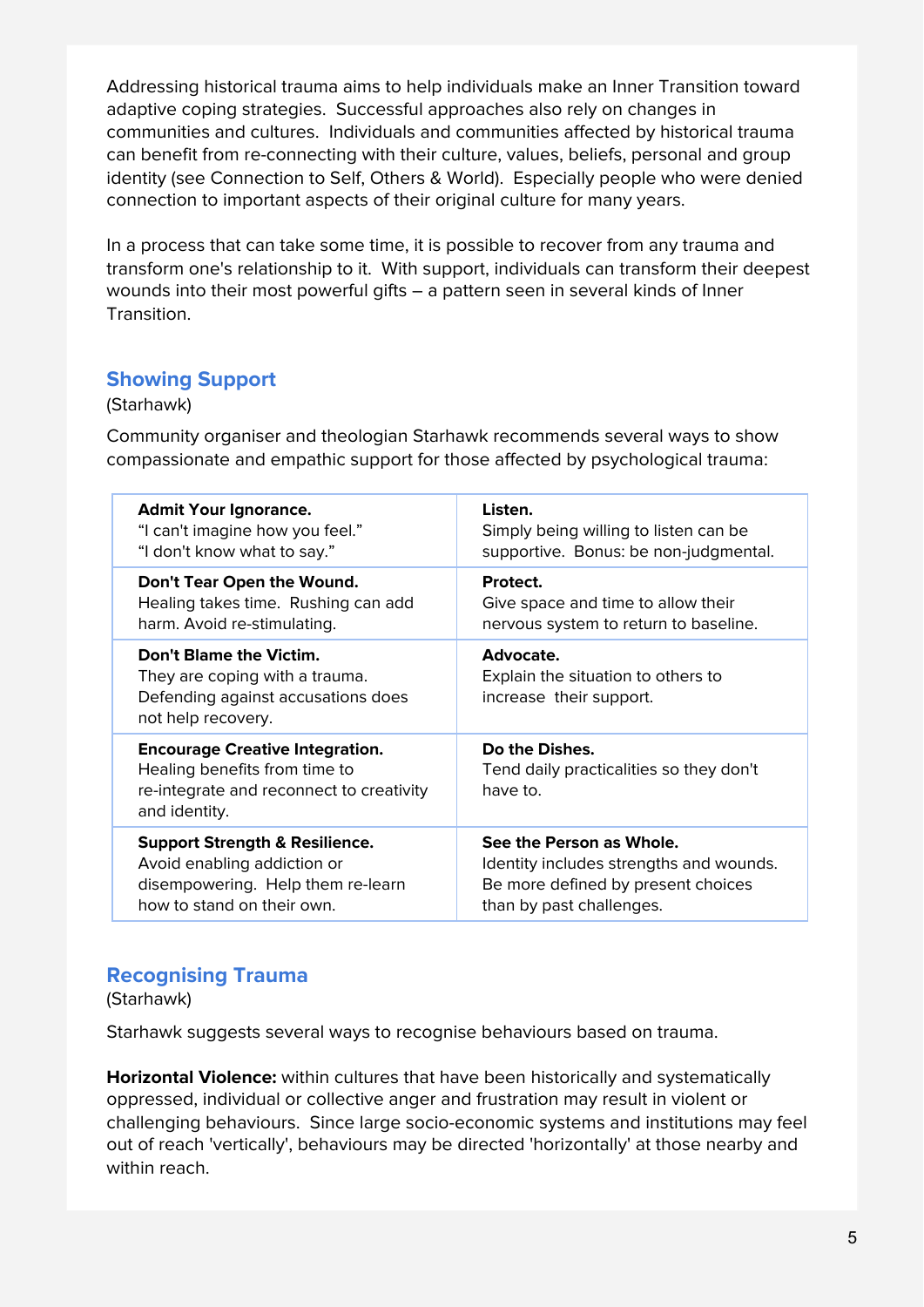**Perpetual Victim:** 'blaming, blurting, bleating.' Those who are healing from psychological trauma may over-identify with the role of the victim and exhibit behaviours that reinforce their social status as a victim. 'Blaming' others may enable them to avoid taking responsibility. 'Blurting' may enable the use of unsupportive, hurtful, or inappropriate language. 'Bleating' may try to excuse problematic behaviours, or enlist assistance to remain a victim.

Ideally, an Inner Transition can help to:

- reframe traumatic experiences to support personal resilience.
- support empowerment without enabling maladaptive coping strategies.
- support 'victims' to grow and develop into whole beings.
- integrate trauma and transform it into strength.

## **The Drama Triangle**

#### (Stephen Karpman)

The role of Victim is one of three dramatic roles described in transactional psychologist Stephen Karpman's Drama Triangle. Many challenging behaviours are associated with Drama Triangle roles. Karpman usually draws an inverted triangle with the Victim in the downward position, the Persecutor and the Rescuer in the upward positions.

- **Victim**. 1-down. Disempowered and in need of support.
- **Persecutor**. 1-up. Empowered by persecuting a Victim.
- **Rescuer**. 1-up. Empowered by resisting a Persecutor and enabling a Victim.

The roles are motivated by profit – how they can best gain advantage – and people can switch roles if it appears it will 'yield a better payoff.' The roles are transactional, and do not support truly relational connection (see **Connection to Self, Others & World**). Families or group cultures can be based on unconscious assumption of roles, perpetuating a Drama Triangle or another of Karpman's various transactional triangles.

Acey Choy proposes that these roles can transform into a 'Winner's Triangle,' which is less transactional and more relational.

- **Vulnerable**. 1-even. Empowered in their vulnerability, not needy, able to support themselves.
- **Assertive**. 1-even. Empowered to speak their truth without disempowering others.
- **Coach**. 1-even. Empowered to empower others rather than enable them.

In a process that can take some time, it is possible for individuals to make an Inner Transition from Drama Triangle roles to Winner's Triangle roles, reframing the source of their empowerment (see Marty de [Jonge](https://medium.com/the-bad-influence/leave-your-drama-triangle-f0667d4e149a) article). With increased awareness, individuals can have more compassion for challenging behaviours based on Drama Triangle roles.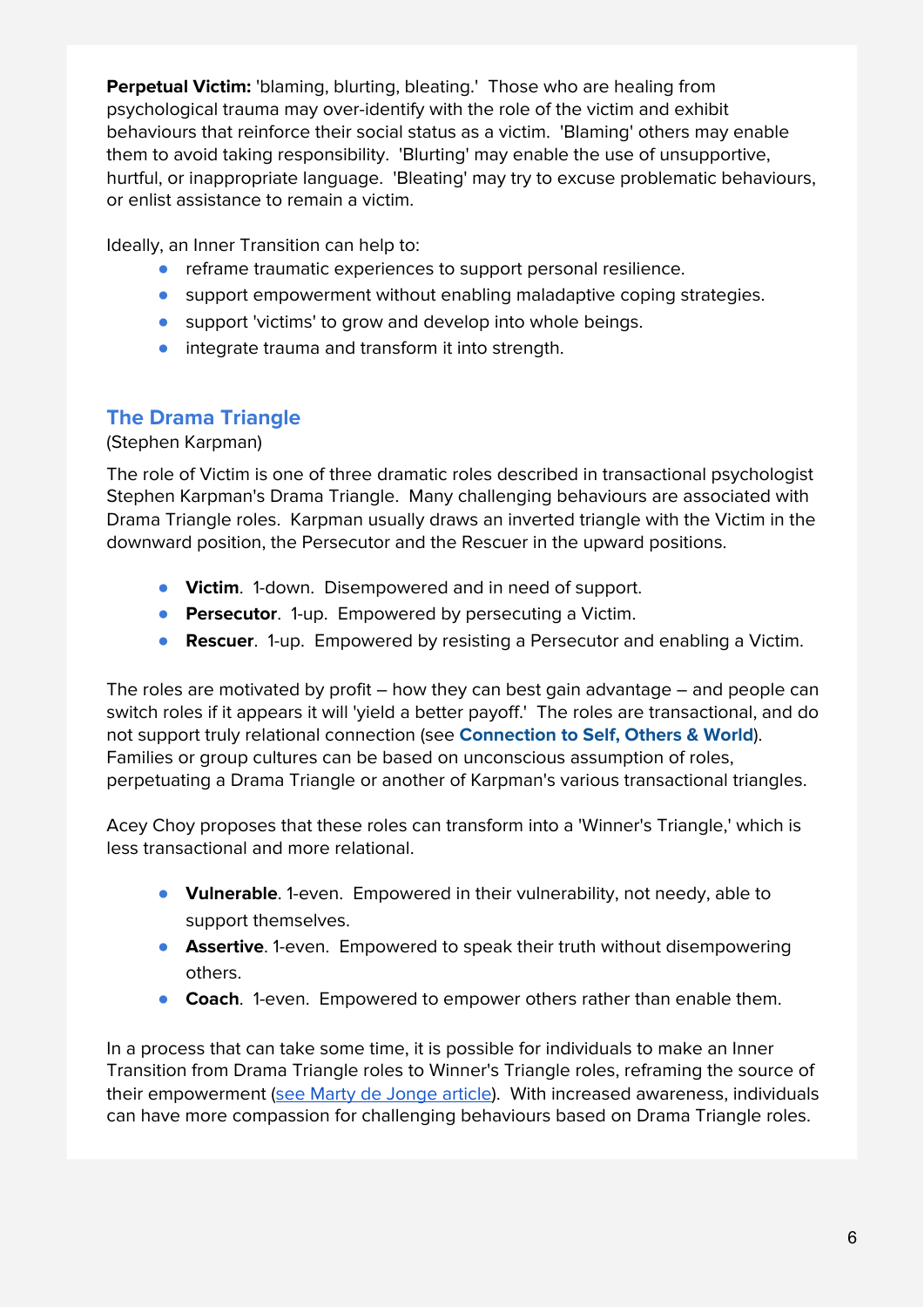## **Helping vs. Enabling**

It can be difficult to discern when compassion for a challenging behaviour is helpful rather than enabling. Sometimes compassion is helpful, and supports an individual struggling with a challenging behaviour. Showing compassion can reframe their negative self-talk, and help them feel less isolated in their struggle (see **Empathy & Compassion**). Some challenging behaviours, however, mostly enable an individual to maintain a maladaptive coping strategy or a role in a Drama Triangle. Ideally these behaviours can be identified, understood, and adjusted as part of an Inner Transition toward empowerment.

Sometimes asking someone to change a challenging behaviour is best for everyone. Approaching challenging behaviours differently can be part of a group's Inner Transition toward a new group culture. Individuals can contribute to such an Inner Transition by cultivating their own compassion.

## **Cultivating Compassion**

Compassion does not usually arrive all at once. Like in gardening, it can be cultivated, encouraged to grow a little at a time. Individuals can improve conditions and strengthen the roots of compassion.

Compassion involves being personally resilient enough to meet someone in their pain, turn towards them, and find ways to support them. Compassion derives from the Latin words for 'suffering together,' implying an attempt to ease a burden by sharing it; and a willingness to be in relationship for some time. While expressing empathy can be short-term, compassionate support often involves a longer-term relationship with another person, their pain, and finding ways to support them. An individual offering compassionate support ideally attunes to another's suffering so as to respond to it in a good way – appropriate to the context of who and how they are; and respecting the boundaries of both giver and receiver.

For example, if my work colleague exhibits challenging behaviour, I can show them compassion in several ways. I can:

- view the behaviour as based on a coping strategy
- understand they may have been reacting rather than responding
- $\bullet$  empathise with how they may be feeling
- encourage them to seek support or practice self-care
- offer to support them, while considering how to support my own well-being
- give them feedback about how and why I find their behaviour challenging (see **Offering and Receiving Feedback**).

Cultivating compassion for challenging behaviour may include things which at first seem difficult, like conversations or conflicts which may feel uncomfortable (see **Guide to Conflict**).

Navigating discomfort is often part of an Inner Transition, and cultivating compassion is about gradually getting better at turning towards discomfort with curiosity, humility, and courage.